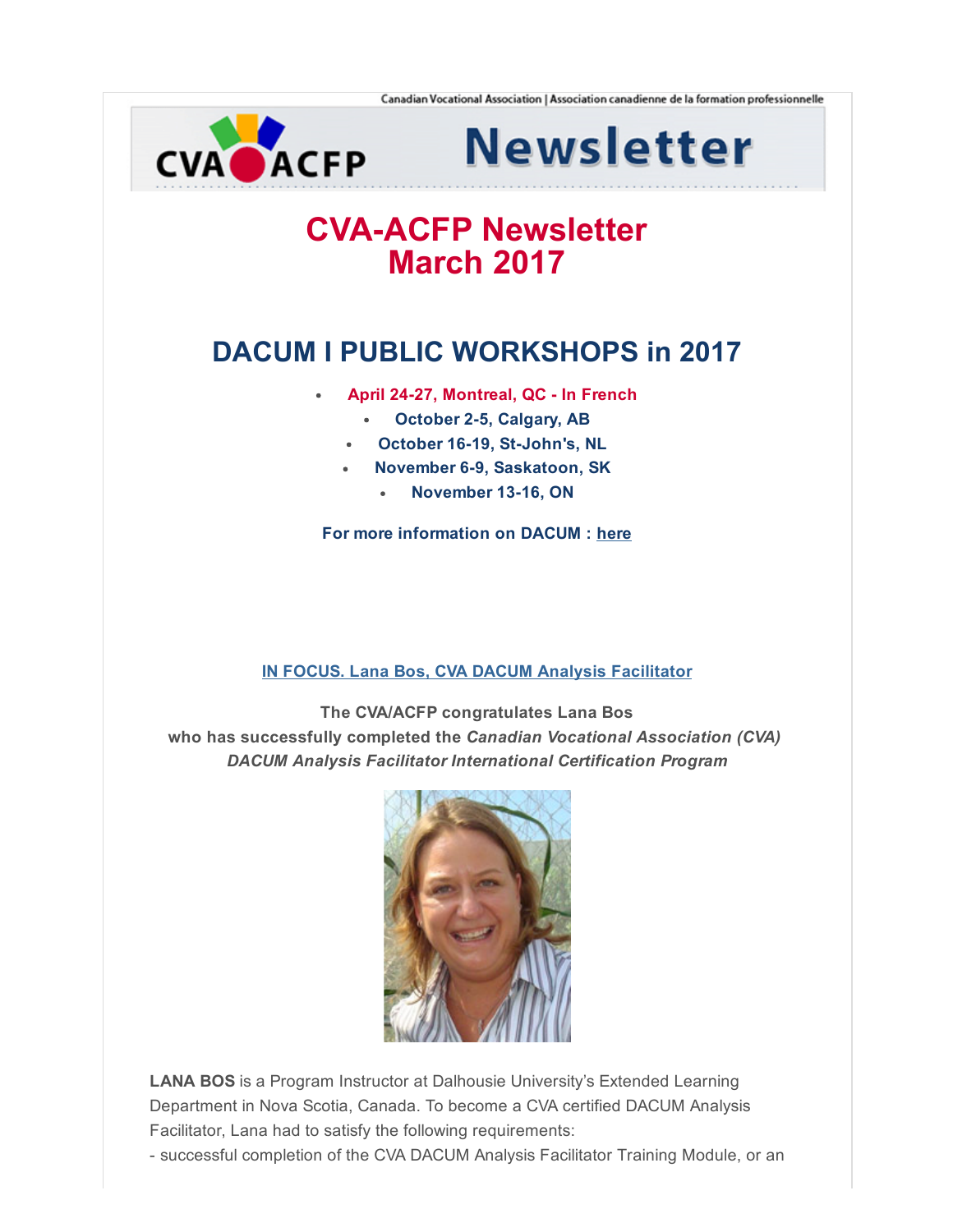equivalent training;

 facilitation of a minimum of three occupational analyses using the DACUM methodology, each to be submitted for a formal review by the CVA's DACUM Analysis Evaluation Committee

 formal reviews confirming that a minimum of three analyses complied with the DACUM quality standards as set by the CVA.

The three occupational analyses that Lana coordinated were performed in the context of international projects in Dominica, St.Kitts and Nevis, and Ethiopia. Lana is now registered in the CVA CERTIFIED DACUM ANALYSIS FACILITATOR international directory.

Tags : Article; CVA DACUM Analysis Facilitator; Lana Bos \_CVA DACUM Analysis Facilitator;

## ARTICLES and PAPERS

#### Canada. Matchup: A case for pan-Canadian competency frameworks

There are 400,000 Canadian jobs looking for people, and more than 1.32 million Canadians looking for jobs. These unfilled jobs mean unnecessary unemployment, costs to individuals and communities, and lost productivity and profit for employers. One study estimated that skills gaps and mismatches in Ontario alone cost that economy \$24.3 billion a year.

A contribution of Jeff [Griffiths](https://www.linkedin.com/in/griffithsjeff/) Twitter [@JGriffithsCMC](https://twitter.com/JGriffithsCMC)

Tags : Article; Canada; Competence - framework; Framework - competence; Mismatch training/workforce - skills; Skills - mismatch training/workplace; Source: Canada West Foundation;

#### Canada. The Future of [Learning](http://www.horizons.gc.ca/eng/content/future-learning-and-training-environmental-scan) and Training

This paper explores some of the driving changes impacting learning and training from the lens of the employee and employer, and looks at new technologies. As agents of change in the job market as well as in the learning and training industries. Innovations in the field of education, either in K-12, post-secondary or professional development, are considered as possible pioneering achievements that could eventually be applied and adopted more broadly. The goal of this document is to explore possible new models of learning and training in order to assist in developing forward looking policy.

En français. Canada. Le futur de [l'apprentissage](http://www.horizons.gc.ca/fra/contenu/le-futur-de-l%E2%80%99apprentisage-et-la-formarion-scan-environnemental) et de la formation Tags : Apprenticeship; Canada; Paper; Source: Government of Canada/Policy Horizons; Training trend; Trend - training;

#### India. MoVE: Carrying [Vocational](https://norrag.wordpress.com/2014/03/07/move-carrying-vocational-education-and-training-beyond-barriers/) Education and Training beyond Barriers

In India, skills training is the least accessible to those who stand to benefit the most from it. Making vocational education mobile may be one solution to this. Tags : Article; India; Initiative -MoVE - Mobile Vocational Education; MoVE - Mobile Vocational Education initiative; Source: NORRAG - Northern Research Review and Advisory Group; VET -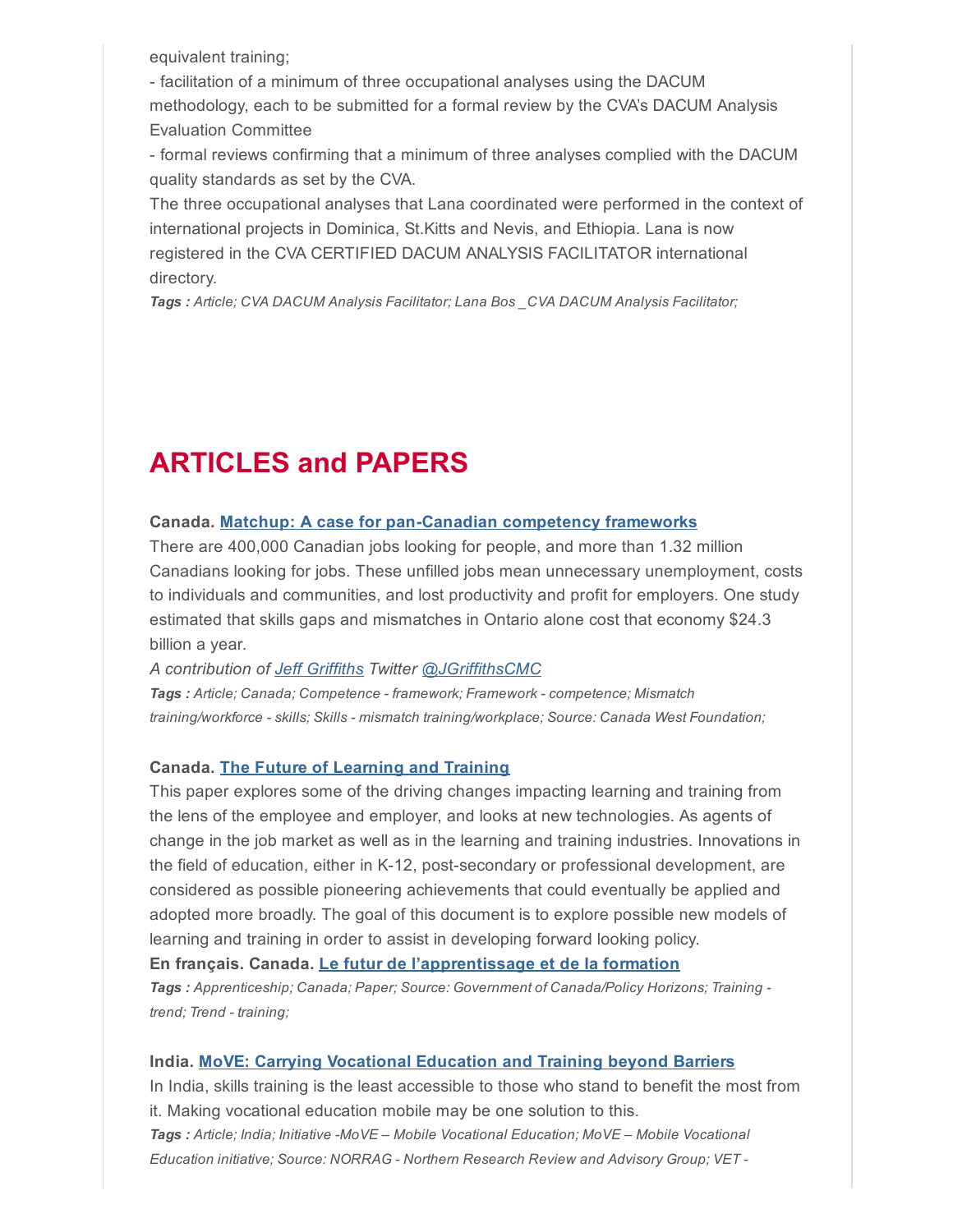## Indonesia. The role of work-based learning in building [employability](http://www.atlantis-press.com/php/pub.php?publication=tvet-14&frame=http%3A//www.atlantis-press.com/php/paper-details.php%3Fid%3D16861) skills of vocational education students

The incompatibility between educational outcomes with the need of workforce is predicted due to the mismatch of workforce needs with the qualifications of produced graduates. Therefore, the learning in vocational programs must be able to give the solution. Work-Based Learning (WBL) is one of the learning in vocational education proved greatly effective to build the students' employability skills.

Tags : Employability; Indonesia; Mismatch training/workforce - skills; Paper; Source: Atlantis Press; VET - vocational education and training; Work-based learning;

#### Italy. Overeducation: A Disease of the School-to-Work Transition System

This paper aims to survey the theoretical and empirical literature on cross-country differences in overeducation. While technological change and globalization have entailed a skill-bias in the evolution of labour demand in the Anglo-Saxon countries, instead, in other advanced economies in Western Europe the increased educational level has not been associated with a parallel raise in the share of skilled occupations, therefore generating skills mismatch. Overeducation causes a penalty to individuals in terms of earnings and employment opportunities and a waste of resources to the society at large in terms of state investment into education that do not bear its yields. Both penalties are higher not only where the demand for skill is lower, but also where school-to-work transition systems fail to effectively address the aim of generating competences rather than only education for their graduates.

Tags : Italy; Overeducation; Paper; School-to-work transition; Source: IZA - Institute for the Study of Labor;

#### Norway. [Apprentices](https://www.linkedin.com/pulse/apprentices-must-contracts-karl-skaar?trk=pulse_spock-articles) as a must in contracts

Many countries face difficulties in encouraging companies to provide apprenticeship places. Norway has set up new regulation to try to do something with this. Companies that shall do construction projects and services that the public pay for shall have apprentices.

A contribution of Karl [Skaar](https://www.linkedin.com/in/karlskaar) Twitter [@karlskaar](https://twitter.com/karlskaar) Tags : Apprenticeship; Article; Norway; Source: Karl Skaar;

#### USA. Do Unpaid [Internships](https://www.theatlantic.com/business/archive/2013/06/do-unpaid-internships-lead-to-jobs-not-for-college-students/276959/?utm_source=SFFB) Lead to Jobs? Not for College Students

Unpaid interns of the world! Get up and leave the office. You have nothing to lose. Literally. Nothing.

Tags : Article; Internship; Source: The Atlantic; United States of America;

## Yemen. The demand for, and impact of, youth [internships:](http://izajold.springeropen.com/articles/10.1186/s40175-016-0048-8) evidence from a randomized experiment in Yemen

This paper evaluates a youth internship program in Yemen. We examine the demand for the program and find an oversupply of graduates in science, technology, engineering, and mathematics and a relative undersupply of graduates in marketing and business. Conditional on the types of graduates firms were looking to hire, applicants were then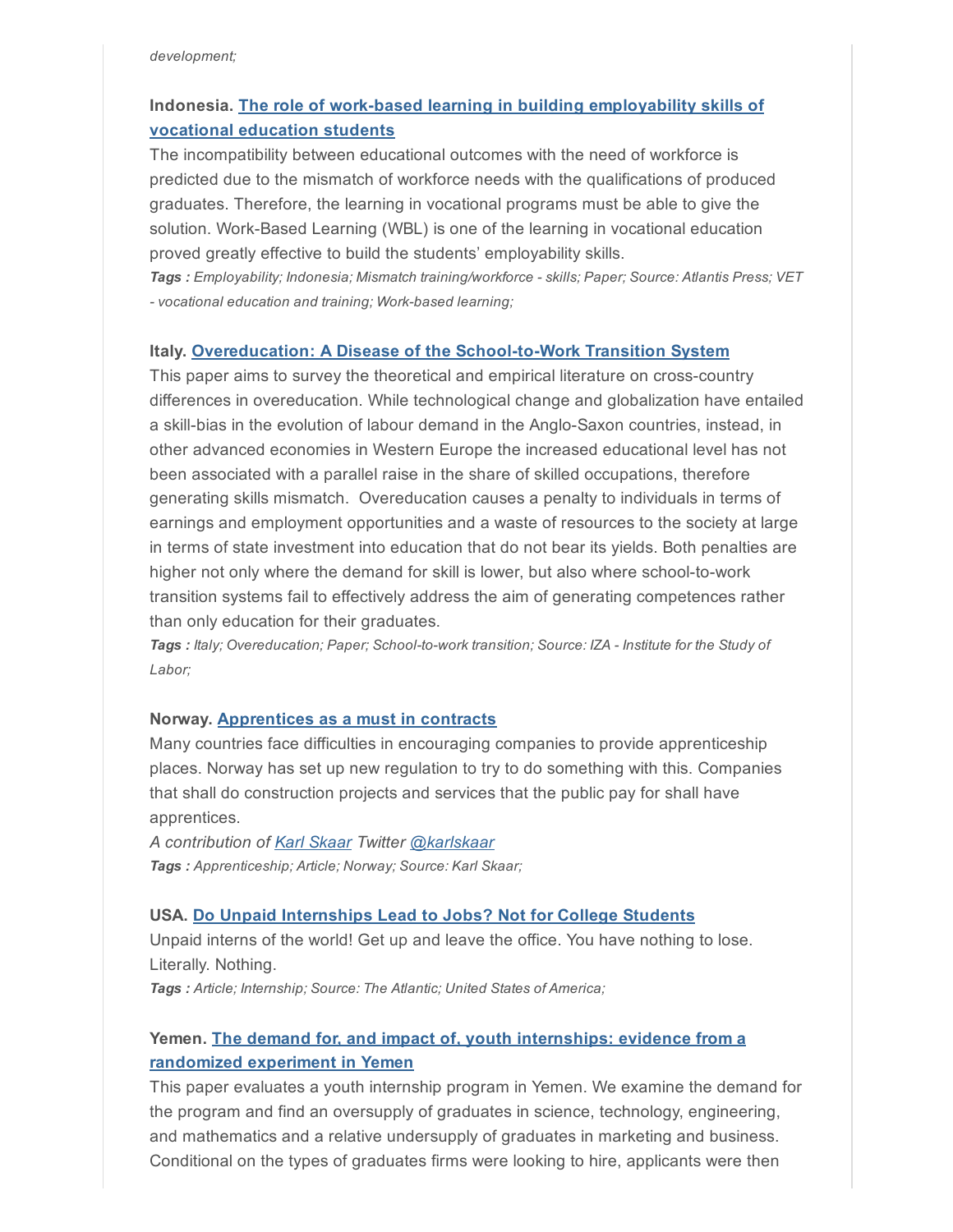randomly chosen for the program. Receiving an internship resulted in an almost doubling of work experience in 2014 and a 73 % increase in income. A follow-up survey shows that internship recipients had better employment outcomes than the control group in the first 5 months after the program.

Tags : Conflict settings; Internship; Paper; Source: IZA Journal of Labor and Development; Yemen; Youth;

#### Investing in formal on-the-job training: are SMEs lagging much behind?

This paper analyzes the correlation between firm size and the investment in job training by employers. Using a large firm level data set across 99 developing countries, we show that a strong and positive correlation in the investment in job training and firm size is a robust statistical finding both within and across countries with very different institutions and levels of development.

Tags : Analysis; Paper; Small and medium entreprises - SME; SME - Small and medium entreprises; Source: IZA Journal of Labor and Development; Workplace - training;

## DOCUMENTS

#### Canada. Building a highly skilled and resilient Canadian workforce through the [FutureSkills](http://publications.gc.ca/site/fra/9.832042/publication.html) lab

In this paper, the Council proposes the formation of a national nongovernmental organization to operate as a laboratory for skills development and measurement in Canada. Through project partnerships and co-financing opportunities, new and innovative approaches to skills development and outcome measurement will be explored. Drawing from these experiences, the FutureSkills Lab would amass learnings and best practices. By sharing these learnings, the Lab could help inform skills and training program funding decisions of multiple players, including government ministries, researchers, employers, and organizations dealing with labour market information. Canada. Bâtir une main-d'œuvre canadienne hautement qualifiée et résiliente au

moyen du laboratoire des compétences futures Tags : Canada; Development - skills strategy; FutureSkills Lab - initiative; Initiative - FutureSkills Lab;

Report; Skills - development strategy; Source: Government of Canada;

### Canada. Leveraging Knowledge for 21st Century Teaching and Learning: Insights and [opportunities](http://www.sshrc-crsh.gc.ca/society-societe/community-communite/ifca-iac/01-learning_report-apprentissage_rapport-eng.pdf) for knowledge mobilization and future research

This document illustrates how humanities and social sciences research is being mobilized to advance our understanding of a number of complex issues that are shaping the country's education system and innovations in learning and teaching.

En français. Canada. Le savoir au service de l'enseignement et de [l'apprentissage](http://www.sshrc-crsh.gc.ca/society-societe/community-communite/ifca-iac/01-learning_report-apprentissage_rapport-fra.pdf)

## au 21<sup>e</sup> siècle : Perspectives et possibilités de recherche et de mobilisation des connaissances

Tags : Canada; Education - higher; Education - trend; Higher education; Report; Source: Government of Canada/Social Sciences and Humanities Research Council; Trend - education;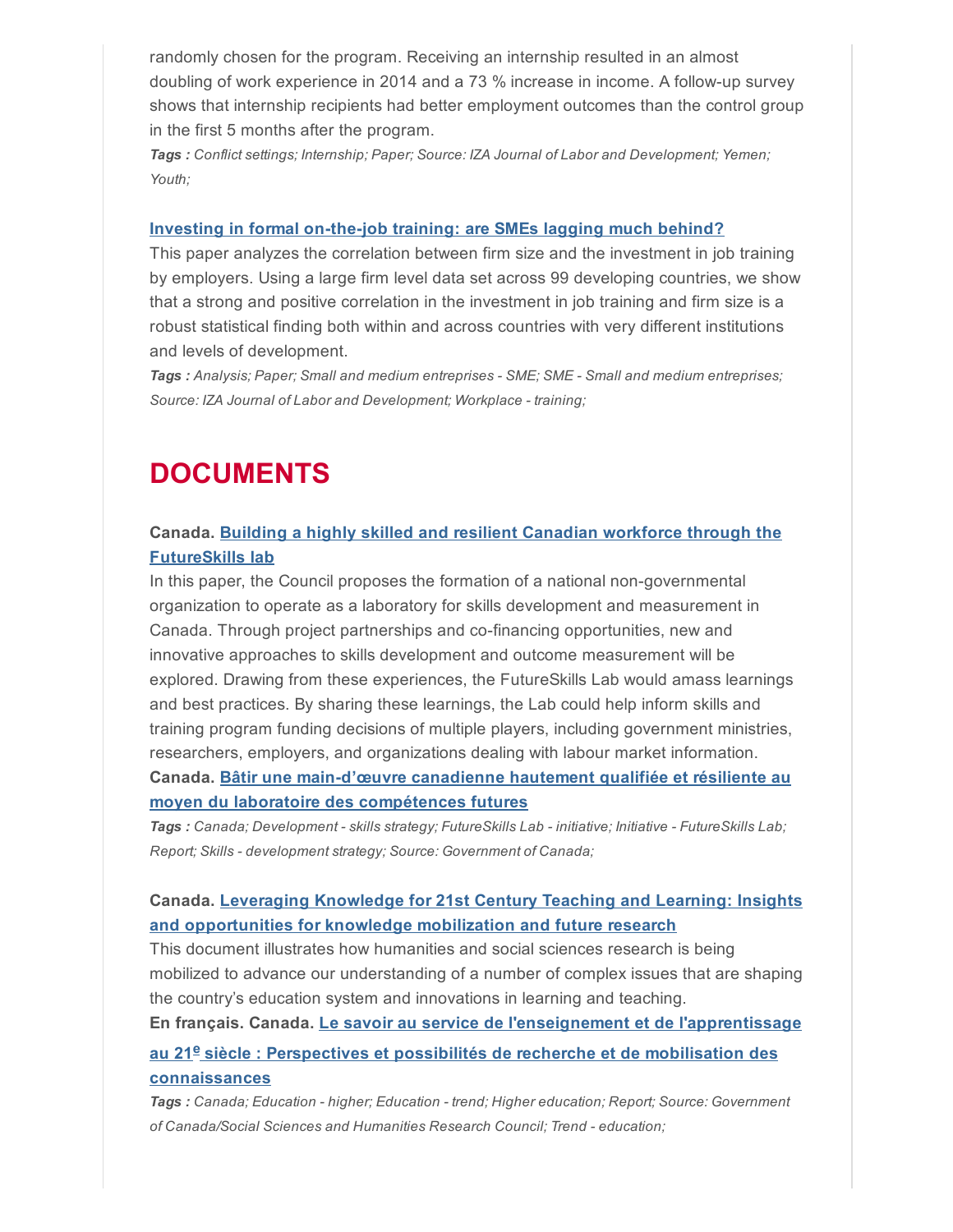#### EU. A European Quality Framework for [Apprenticeships](https://www.etuc.org/sites/www.etuc.org/files/publication/files/a_european_quality_framework_for_apprenticeships_en.final_.corr_.pdf)

As part of its contribution to EU policy to boost quality skilled jobs, the ETUC, with national trade unions from across Europe, has drawn up the report setting out 20 quality standards. It is inspired by existing quality apprenticeship schemes across Europe and based on good practice at national and sectoral level.

### En français. Union européenne. Contribution syndicale pour des [apprentissages](https://www.etuc.org/sites/www.etuc.org/files/publication/files/fr_cadre_de_qualite_europeen_pour_les_apprentissages.pdf) de qualité en Europe

Tags : Apprenticeship; Document; European Union; Framewok - quality; Quality framework; Source: ETUC - European Trade Union Confederation;

#### UN World Youth Report on youth [employment](http://unworldyouthreport.org/)

The UN World Youth Reports focus on the situation of young people in the labour market and youth employment trends.

Tags : Annual report; Employment - youth; Source: UNDESA - UN Department of Economic and Social Affairs; Youth - employment;

### Unleashing the Potential : [Transforming](http://unesdoc.unesco.org/images/0023/002330/233030e.pdf) Technical and Vocational Education and **Training**

This book takes stock of contextual demands and recent policy trends from around the world and identifies an expanding disconnect between the external demands of economic growth, social equity and the sustainability of development and the skills being supplied.

Tags: Book; Source: UNESCO; Trend - VET; VET - trend;

## **OTHER**

### CVA/ACFP Archive. [Canada/Québec.](http://cva-acfp.org/wp-content/uploads/2017/03/Modern-Comprehensive-High-Schools-in-Quebec-1975.pdf) Modern Comprehensive High Schools in Québec, 1975

CVA/ACFP ARCHIVE. The article examines the emergence of the polyvalent secondary schools in Québec.

Tags : Archive CVA/ACFP 1975; Article; Canada/Québec; CVA/ACFP archive 1975; High Schools; Source: CVA/ACFP Journal;

## Australia. Developing and sustaining successful [partnerships](https://www.ncver.edu.au/__data/assets/pdf_file/0023/267602/Partnerships-between-employers-and-providers.pdf) between employers and training providers

The nature of partnerships between public and private registered training organisations (RTOs) and employers has changed over time, from a relationship primarily based on provision of particular services to one based on longer-term mutual collaborations. This good practice guide provides insights into developing and sustaining successful partnerships and identifies the potential benefits and challenges of these partnerships. It provides valuable information for both training providers and employers seeking to establish or strengthen a partnership arrangement.

Tags : Australia; Guide; Partnership - public/private sectors; Public/private sectors - partnership; Registered Training Organisations - RTO; RTO - Registered Training Organisations; Source: NCVER -National Centre for Vocational Education Research; Training - strategy;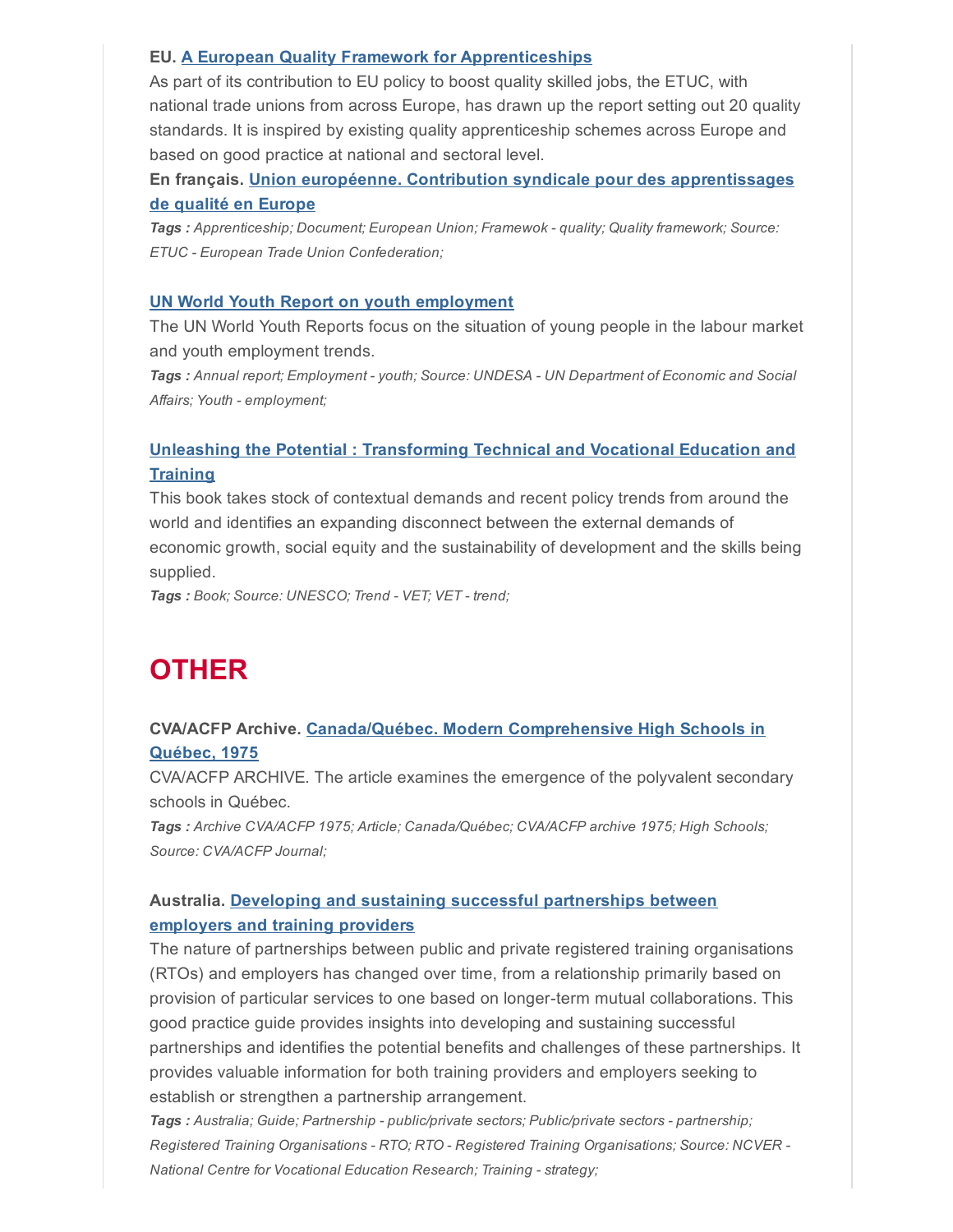## [Canada/Québec.](http://www.education.gouv.qc.ca/fileadmin/site_web/documents/dpse/sanction/Guide-sanction-2015_ang.pdf) Administrative Guide for the Certification of Studies and **Management of Ministerial Examinations - General Education, Youth Sector,** General Education Adult Sector, Vocational Training

The Guide sets out the administrative rules that school boards and other educational institutions must apply with respect to the evaluation and certification of studies. The rules governing the certification of secondary school studies in general education in the youth sector, general education in the adult sector and vocational training have been combined into one document. An integrated document for the three sectors was deemed essential for offering adequate support to the personnel concerned at the educational institutions.

## En français. [Canada/Québec.](http://www.education.gouv.qc.ca/fileadmin/site_web/documents/dpse/sanction/Guide-sanction-2015_fr.pdf) Guide de gestion de la sanction des études et des épreuves ministérielles : formation générale des jeunes, formation générale des adultes et formation professionnelle

Tags : Canada/Québec; Certification; Compétences - évaluation; Évaluation - compétences; Guide; Source: Gouvernement du Québec/Ministère de l'Éducation et de l'enseignement supérieur;

#### **FAO E-learning Centre**

Elearning to meet the needs of agriculture and food security professionals covering a wealth of topics in the areas of food and nutrition security, social and economic development and sustainable management of natural resources. Tags : Agriculture and food security sector; Free online courses; Resources; Source: FAO -Organisation des Nations Unies pour l'alimentation et l'agriculture;

#### Global inventory of regional and national [qualifications](http://unesdoc.unesco.org/images/0023/002351/235123e.pdf) frameworks

The inventory showcases 86 countries and examines how learning outcomes of all types of learning - formal, non-formal and informal - are being integrated into regional and national qualifications frameworks.

Tags : Case study; Equivalence - diplomas; Framework - qualifications; Inventory; NQF - National Qualifications Frameworks; Prior learning evaluation; Qualifications framework; Source: UNESCO;

## More services offered by the CVA

Become a member of the CVA/ACFP by filling out the membership form on our [website](http://cva-acfp.org/membership/becoming-a-member/).

CVA/ACFP monthly Newsletter. To receive the Newsletter, sign up [here](http://cva-acfp.org/)

CVA/ACFP Database. Use our [browsable/searchable](http://cva-acfp.org/) tool to access thousands of keywords and the Filter option to refine your search in just a few clicks.

**In [LinkedIn](http://tinyurl.com/6vpmye5)** Join us and share your ideas, your experiences and your resources with the other members of the community.